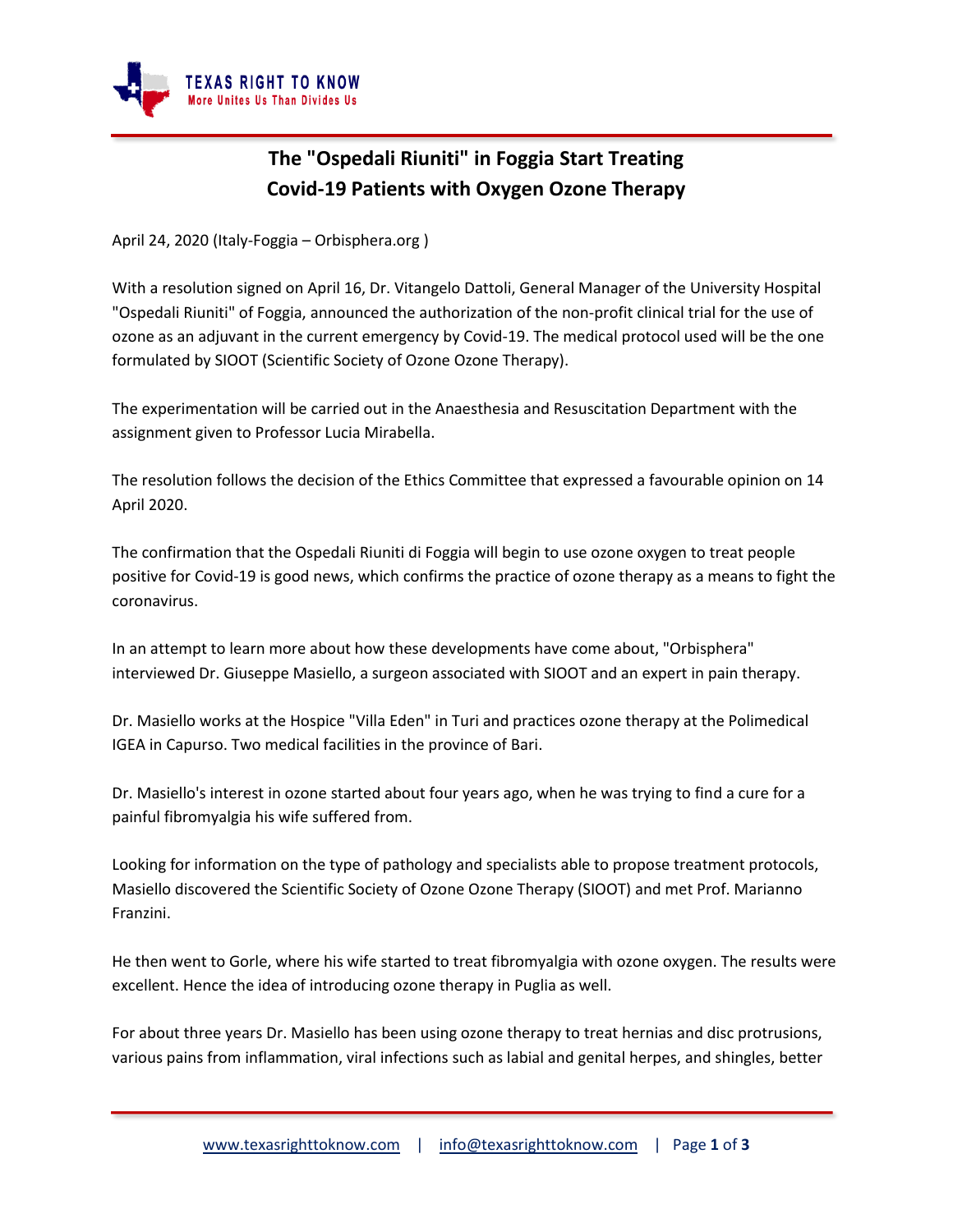

known as St. Anthony's Fire. Thanks to ozone oxygen, it also treats ulcers and arteriopathies with great effectiveness.

"With 5 or 6 sessions of ozone oxygen - explained Masiello - it is possible to cure shingles in a certain and lasting way, eliminating the risk of pain or latent infections".

In March 2018, Dr. Masiello spoke at the International Congress on Ozone Oxygen which took place at the Pontifical Seraphicum Faculty in Rome, presenting work carried out on 15 cases of patients whose lower limbs had been amputated.

Ozone oxygen contributed to the resumption of blood circulation and the definitive closure of ulcers. Even the very infected sores have healed clearly.

These experiences enabled Dr Masiello to gain a thorough understanding of the viral action of ozone. For this reason, as soon as the number of cases of Covid-19 increased in Italy, he felt almost daily with Prof. Franzini to contribute to the study of a treatment protocol that would use ozone oxygen against the coronavirus.

Masiello spoke with several colleagues about the healing qualities of ozone. Among them also the General Director of the "Ospedali Riuniti" in Foggia, Dr. Vitangelo Dattoli, who took the opportunity and started the authorization procedure to use ozone oxygen as a cure for Covid-19 patients.

All interested parties, starting with Professor Lucia Mirabella who heads the Anaesthesia and Resuscitation Department, declared themselves available and attentive.

The intervention of Professor Gilda Cinella, who, as director of the Anaesthesia and Resuscitation Department of the "Ospedali Riuniti" of Foggia, on April 10th presented to the Interprovincial Ethics Committee the request for authorization to test ozone oxygen on Covid-19 positive patients.

The application specified that the project is "non-profit" and does not entail any financial burden for the Hospital. Ozone oxygen treatment services do not involve the purchase of medicines and are part of normal care services.

According to what Dr. Masiello says, it will take at least ten days to get the first results, and at that point the Director General himself will communicate them.

Meanwhile, a study entitled "Potential mechanisms by which the oxygen-ozone (O2-O3) therapy could contribute to the treatment against the coronavirus COVID-19" has been published in the European Review for Medical and Pharmacological Sciences.